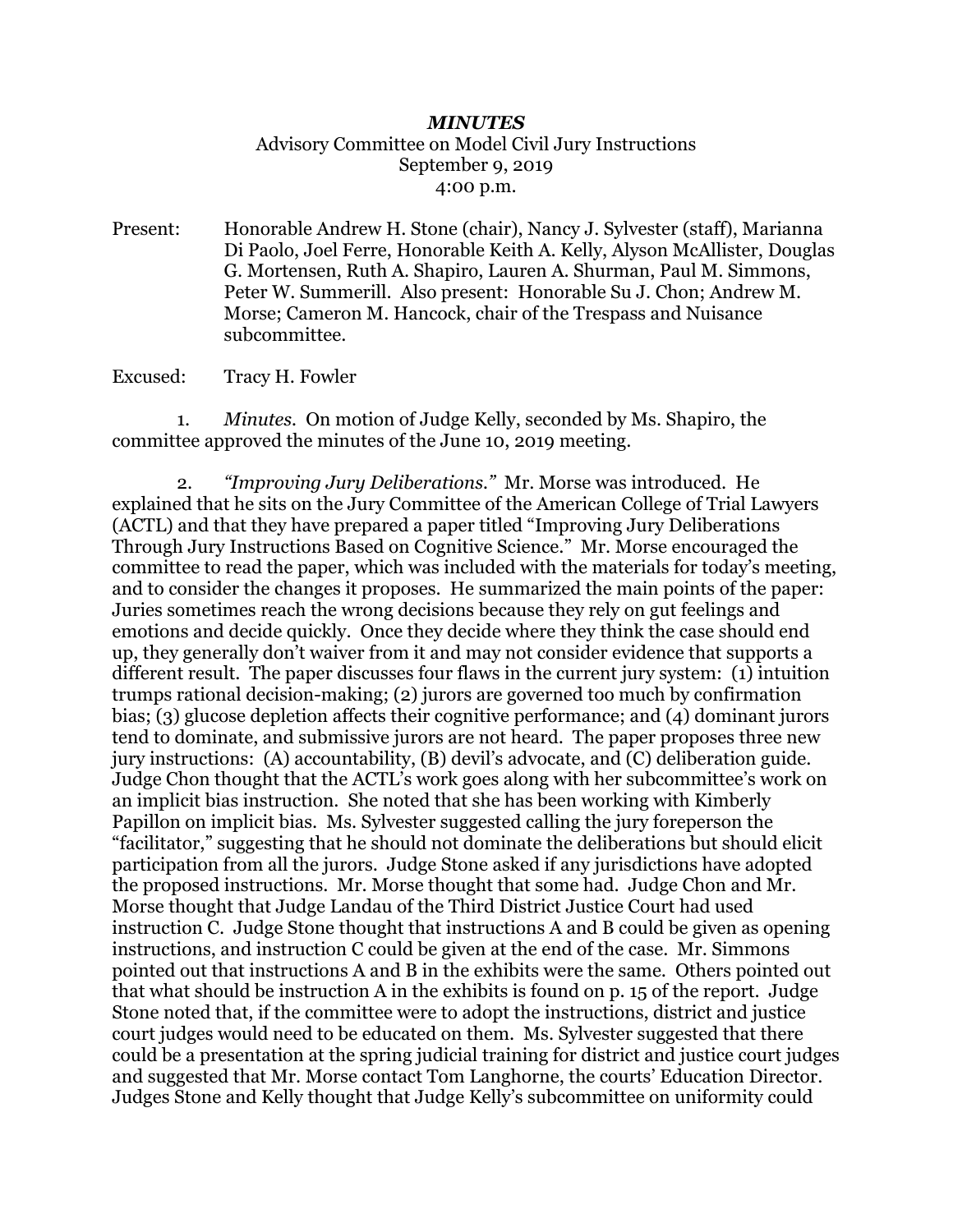Minutes September 9, 2019 Page 2

try to incorporate the suggested instructions into the revised general instructions the subcommittee is working on and come back to the committee with a recommendation. The other members of the subcommittee (Ms. McAllister and Ms. Shurman) were willing to take on the task. Mr. Summerill expressed concerns. He questioned the merits of instructions telling the jurors how to go about their deliberations and questioned the accuracy of some of the research underlying the proposal. He thought the best way to vet the instructions would be through the adversarial process. He questioned whether a general instruction on implicit bias would do any good. He also thought that some of the instructions favored one party over another. Several committee members questioned the use of the term "accountability." They thought it might put undue pressure on jurors and could make them think that their service could expose them to liability.

Dr. Di Paolo joined the meeting.

Other committee members thought that some jurors may object to being asked to play "devil's advocate." Ms. McAllister noted that asking jurors to, in effect, marshal the evidence in support of and in opposition to their opinions could run counter to the instruction that the greater weight of the evidence is not determined by counting the number of witnesses on each side. Ms. Shapiro noted that there is no real way to enforce the instructions and see that the jurors follow them. Judge Stone noted that the proposed instructions impose an added structure on deliberations but also noted that the current instructions invite nonparticipation on the part of jurors. Mr. Mortensen suggested leaving it to the attorneys to suggest how the jury go about its deliberations. Mr. Morse noted that such suggestions mean more when they come from the judge. Dr. Di Paolo noted that there is value in "scenarios" or "scaffolds" that create a structure for how information is to be received, and that creating a structure at the beginning and reinforcing it at the end of trial may be beneficial. Judge Stone noted that this is new territory for the committee and is more legislative in nature than the committee's other work, which was to update the old MUJI instructions and restate them in plain English. Judge Stone noted that he can tell the jury what the law is, but he can't tell the jury that the law requires them to deliberate in any particular way because it doesn't. He noted that historically the right to trial by jury was a right to trial by the intuition of one's peers, not a right to a trial by 12 people who all think like lawyers. Others agreed that words like "requires" and "duty" overstate the law with respect to deliberations. Mr. Ferre suggested telling jurors that they "should be prepared to explain" their reasoning rather than "have to explain." Judge Stone wondered if the Supreme Court should be involved in any changes. Ms. Sylvester thought that the Judicial Council might want to consider the matter and noted that there will be an opportunity for attorneys to comment on the proposed jury instructions. Judge Stone noted that he now gives the jury all of the instructions up front, including the verdict form, and noted that Utah Rule of Civil Procedure 51 seems to encourage the practice. The committee deferred further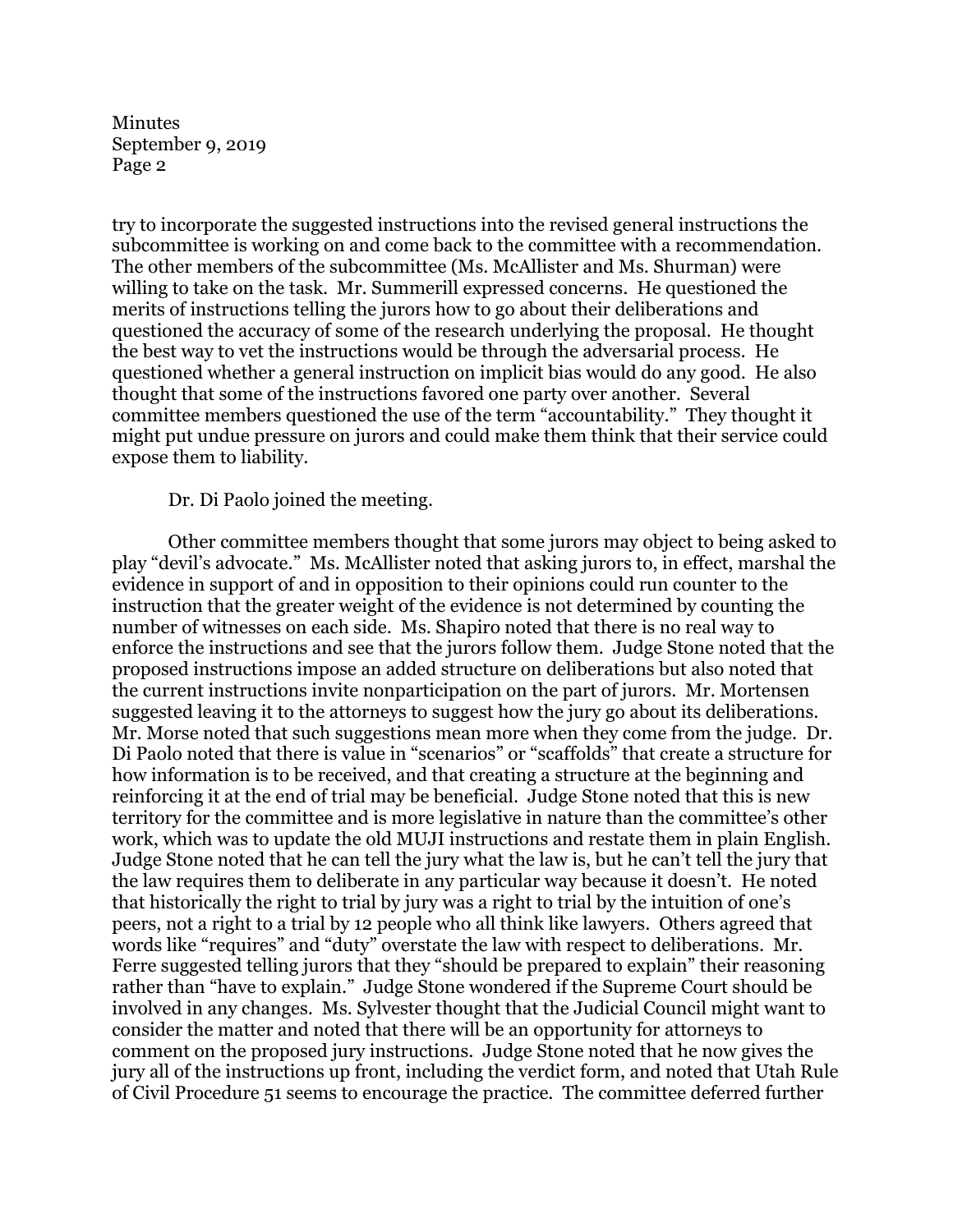Minutes September 9, 2019 Page 3

discussion until Judge Kelly's subcommittee can review the proposed instructions and come back with a recommendation.

Mr. Hancock joined the meeting, and Judge Chon and Mr. Morse were excused.

 3. *Trespass and Nuisance Instructions.* The committee continued its review of the Trespass and Nuisance Instructions. Ms. Sylvester distributed with the agenda a memorandum giving the responses of Mr. Hancock and Ryan Beckstrom to the committee's questions at the last meeting. Their conclusions were that (a) the same reasonableness standard should apply to claims for both statutory nuisance (CV1208) and common-law nuisance (CV1209); (b) there are differences between the two types of claims, and the differences are spelled out in the instructions (CV1208 and CV1209); (c) it may make sense to include a committee note that in most cases the differences between the instructions may be immaterial; and (d) because some form of the word "reasonable" (or "unreasonable") appears in four different instructions (CV1208, CV1209, CV1210, and CV1211), there should be a stand-alone instruction on reasonableness.

a. *CV1208, Statutory Nuisance Claim.* The committee moved the last two paragraphs to new CV1213, "Reasonableness," and added to the committee note the following statement: "Although the statutes do not mention reasonableness, the committee added a reasonableness requirement to conform to case law. See CV1213 for a discussion of reasonableness."

Mr. Summerill and Ms. McAllister were excused.

On motion of Mr. Simmons, seconded by Ms. Shurman, the committee approved CV1208 as revised.

b. *CV1209, Common Law Private Nuisance Claim.* The committee changed "an actual property interest" in paragraph 1 to "a legal interest" and put paragraph 1 in brackets, since in many cases whether the plaintiff owned or possessed a legal interest in the property will be decided as a matter of law before trial. The committee also deleted the quotation marks around "otherwise actionable" in paragraph 3. The committee also numbered the alternatives in the last paragraph, describing when an unintentional use is "otherwise actionable." The committee added two paragraphs to the committee note, the first to explain that the first element may be omitted if there is no factual dispute over whether the plaintiff had a legal interest in the real property, and the second to explain that the differences between common-law and statutory private nuisance claims will only be material in a limited number of cases, so the attorneys and judges may want to use only the instruction most applicable to the circumstances of